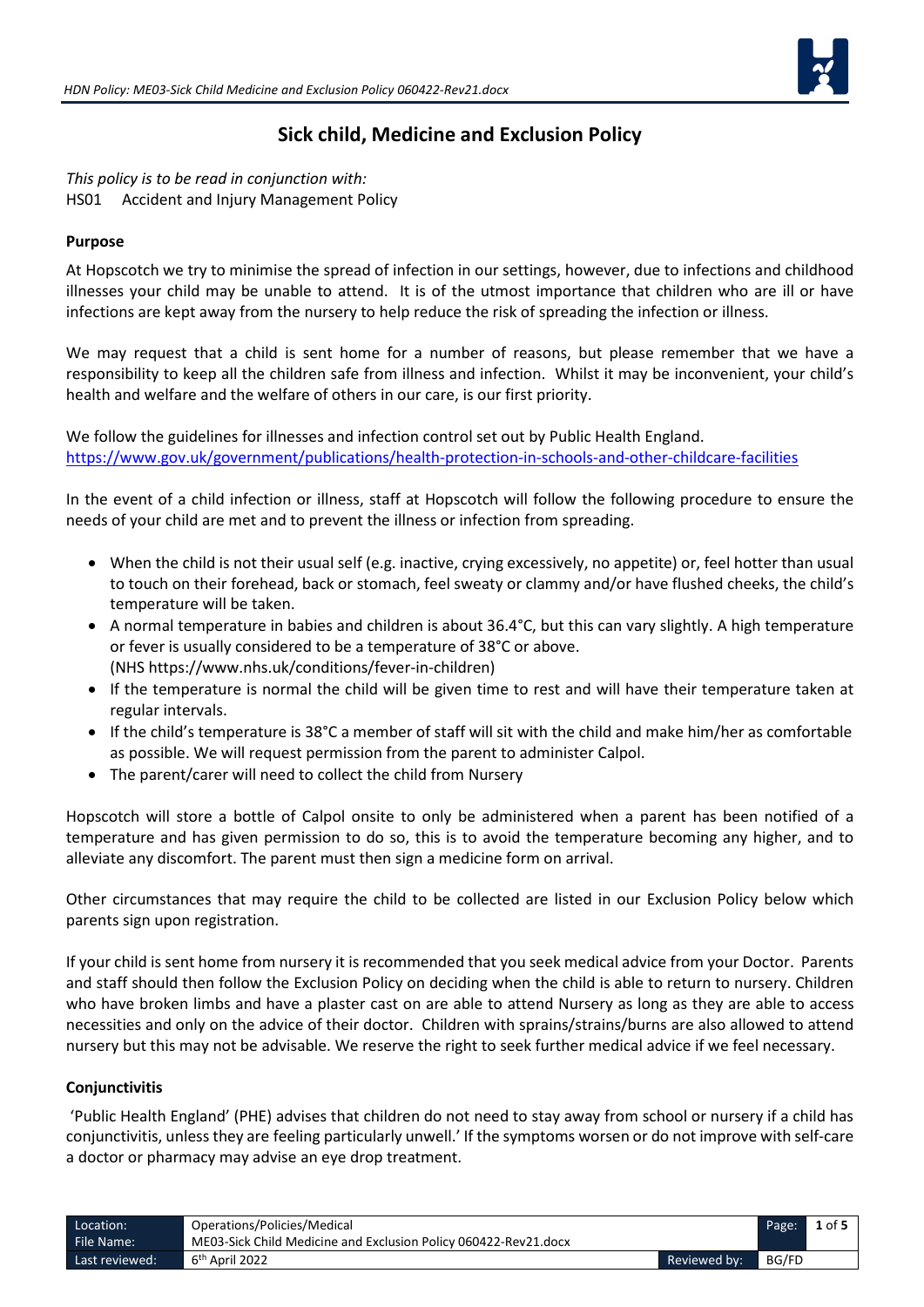

## **Hand, Foot and Mouth**

Public Health England updated their managing 'specific infectious diseases' guidelines in March 2019. The advice for Hand, Foot and Mouth now states the following:

'Hand, foot and mouth disease is a common viral illness in childhood. It is generally a mild illness caused by an enterovirus. In very rare instances it can be more severe. The child usually develops a fever, reduced appetite and generally feeling unwell. One or two days after these symptoms a rash will develop with blisters on their cheeks, hands and feet. Not all cases have symptoms. The incubation period is 3 to 5 days.'

Children are safe to return to nursery as soon as they are feeling better, there is no need to stay off until the blisters have all healed. Keeping your child off for longer periods is unlikely to stop the illness spreading. Exclusion of a well child is not required.

#### **Head Lice**

Staff are not permitted to physically check a child's hair for head lice, however, if it is apparent they have head lice, we will ask parents to treat them that evening before the child returns to nursery. Parents will only be called to collect their child if we feel it is a severe case and it is likely causing that child distress and presenting an increased chance of passing the head lice on to other children and staff. Staff will offer parents support and advice if head lice is a problem that parents may be finding difficult to get under control.

## **Teething**

Baby teeth sometimes emerge with no pain or discomfort at all. At other times you may notice, your baby's gum is sore and red, one cheek is flushed, they are rubbing their ear, they are dribbling more, they are gnawing or chewing, they are more fretful.

There is no evidence to support the fact that teething causes a fever or diarrhoea, despite popular belief and therefore these will not be treated as 'normal' teething symptoms.

Staff will call the parent/carer to request permission to administer Calpol if they feel the child is suffering from teething pain. We can give non prescribed medication for 3 days in a row, after that a parent will need to gain permission from their Doctor.

#### **RIDDOR**

All businesses must comply with RIDDOR (Reporting of Injuries, Diseases and Dangerous Occurrences Regulations) procedures this involves reporting deaths or major injuries, disease and dangerous occurrences and any other injury lasting for 3 days or more. These regulations apply to both children in our care and the staff team. These occurrences must be reported to Head Office, Ofsted and the Health and Safety Executive. Our risk assessment file contains the details of what is reportable and where to find further information (please also see the Accident and Injury Management Policy).

#### **Medicines**

It is not Hopscotch's policy to care for sick children who should be at home until they are well enough to return to the setting. We will however administer medication as part of maintaining their health and well-being or when they are recovering from an illness.

Administering of medicine will only be done when it would be detrimental to the child's health if not given in the setting. We advise parents/carers to keep the child at home for the first 24 hours upon starting any medication (see Exclusion Policy) to ensure no adverse reaction takes place as well as to give time for the medication to take effect.

| Operations/Policies/Medical<br>Location: |                                                                 | Page:        | $2$ of 5 |  |
|------------------------------------------|-----------------------------------------------------------------|--------------|----------|--|
| File Name:                               | ME03-Sick Child Medicine and Exclusion Policy 060422-Rev21.docx |              |          |  |
| Last reviewed:                           | 6 <sup>th</sup> April 2022                                      | Reviewed by: | BG/FD    |  |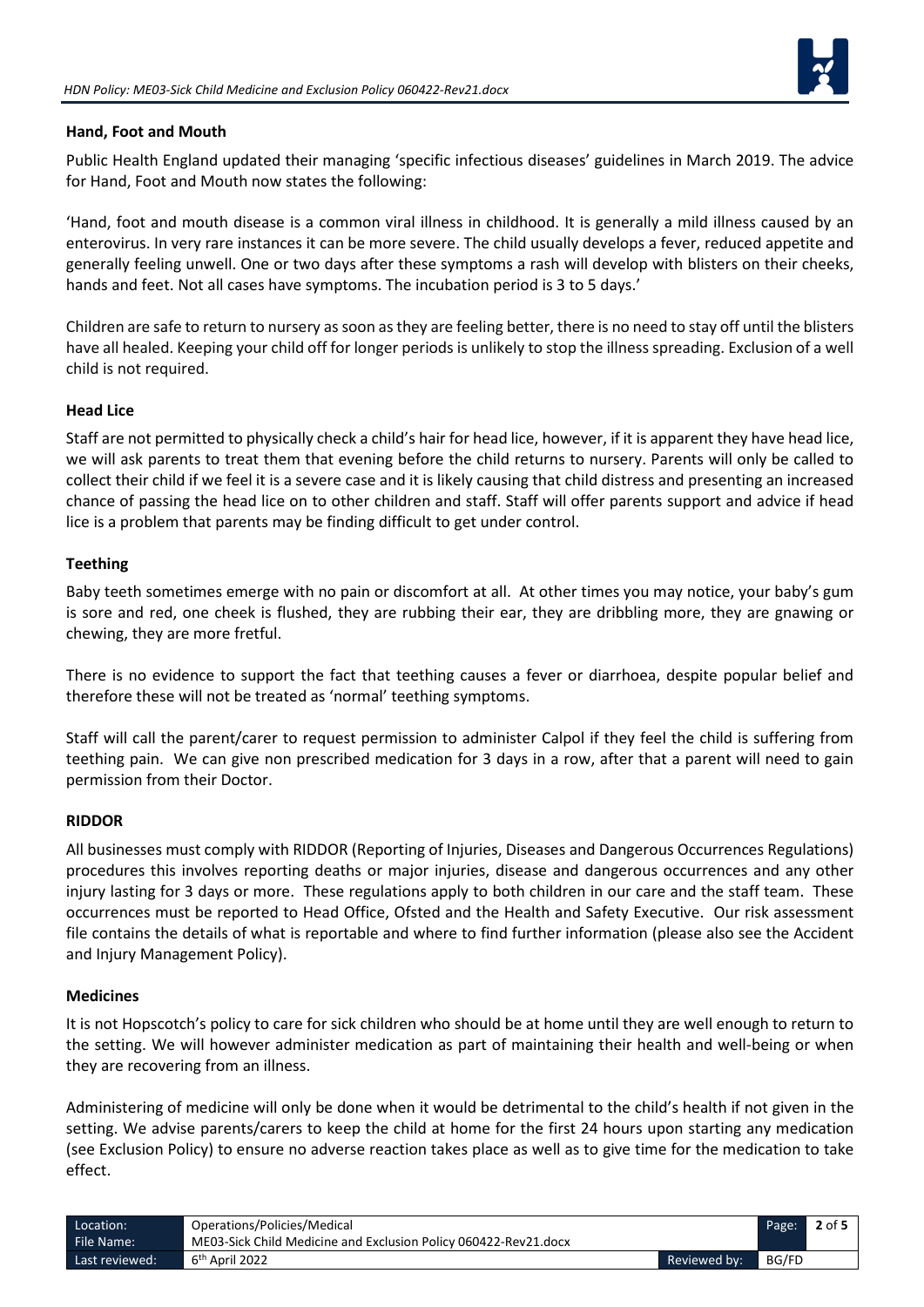

- All medicines administered, including creams will be recorded on a medicine form
- Medicines should always be provided in the original container as dispensed by a pharmacist, including the prescriber's instructions for administration and dosage and the correct child's name on the medication
- The medication should be in date and prescribed for the current condition
- Hopscotch will never accept medicines that have been taken out of the container as originally dispensed nor make changes to dosages on parental instructions
- The parent/carer must complete and sign a medicine form prior to the medication being administered
- It is the Room Leader's responsibility to ensure that the medication is given
- Medication can only be administered by a fully qualified, first aid trained member of staff who has completed their probation period and have a clear DBS check
- The witness to the medication must be an employee of Hopscotch (not a student or volunteer) who has completed all relevant key skills/competency checks, have a clear DBS check and completed a successful probation period
- The parent/carer should sign to acknowledge that the medication was administered when they collect their child

We will only give non-prescribed paracetamol-based medication when verbal consent is given by parents/carer in the case of a high temperature. Hopscotch will store their own paracetamol-based medication onsite (such as Calpol) and will be administered where a parent or named person is on their way to collect the child.

If non-prescribed medication such as Calpol is given (upon verbal consent) it will only be given in accordance with the dosage guidelines on the medicine label and only one non-prescribed medicine will be given at any time.

Children will be allowed to attend the setting if they have been administered Calpol/Calprofen at home before their session starts, however, this is only applicable when it does not relate to our Exclusion Policy.

Another exception to administering non-prescribed medicine (examples include paracetamol/ibuprofen-based medicine, teething crystals and Bonjela) is when a young baby (under two's) is teething and the parent has given written consent. This arrangement will only be permitted for a maximum of 3 days and will be at the manager's discretion on individual circumstances (a manager can refuse to allow non-prescribed medication and follow the Exclusion Policy if they feel the child should not be in the setting).

Hopscotch will store anti histamines for medical emergencies, this will be for children who suffer with allergies and have a reaction whilst in the setting or if a child (with no known allergies) develops a severe reaction whilst in our care. Regular long-term anti histamines can only be given if prescribed by a doctor.

All medication will be stored in inaccessible location in either the medicine cabinet or fridge as required. If the administration of prescribed medication requires medical knowledge then individual training will be provided for relevant staff members by a health professional.

#### **Long Term Medication**

To administer ongoing medication, written confirmation of the child's condition must be given by the child's GP/consultant stating the condition and what, if any medication should be administered.

- Written permission from the parent/carer is required
- Parents/carers of children with long term medication requirements must complete an Individual Health Care Plan, this identifies the child's symptoms, reaction and measures the nursery staff can take to reduce any critical risk to the child
- The Individual Health Care Plan is reviewed every six months or more if necessary
- Parents receive a copy of the Health Care Plan
- Any specialist training required in order to administer the medicine will be given by a healthcare professional

| Operations/Policies/Medical<br>Location: |                                                                 |                | Page: | 3 of 5 |
|------------------------------------------|-----------------------------------------------------------------|----------------|-------|--------|
| File Name:                               | ME03-Sick Child Medicine and Exclusion Policy 060422-Rev21.docx |                |       |        |
| Last reviewed:                           | 6 <sup>th</sup> April 2022                                      | Reviewed by: \ | BG/FD |        |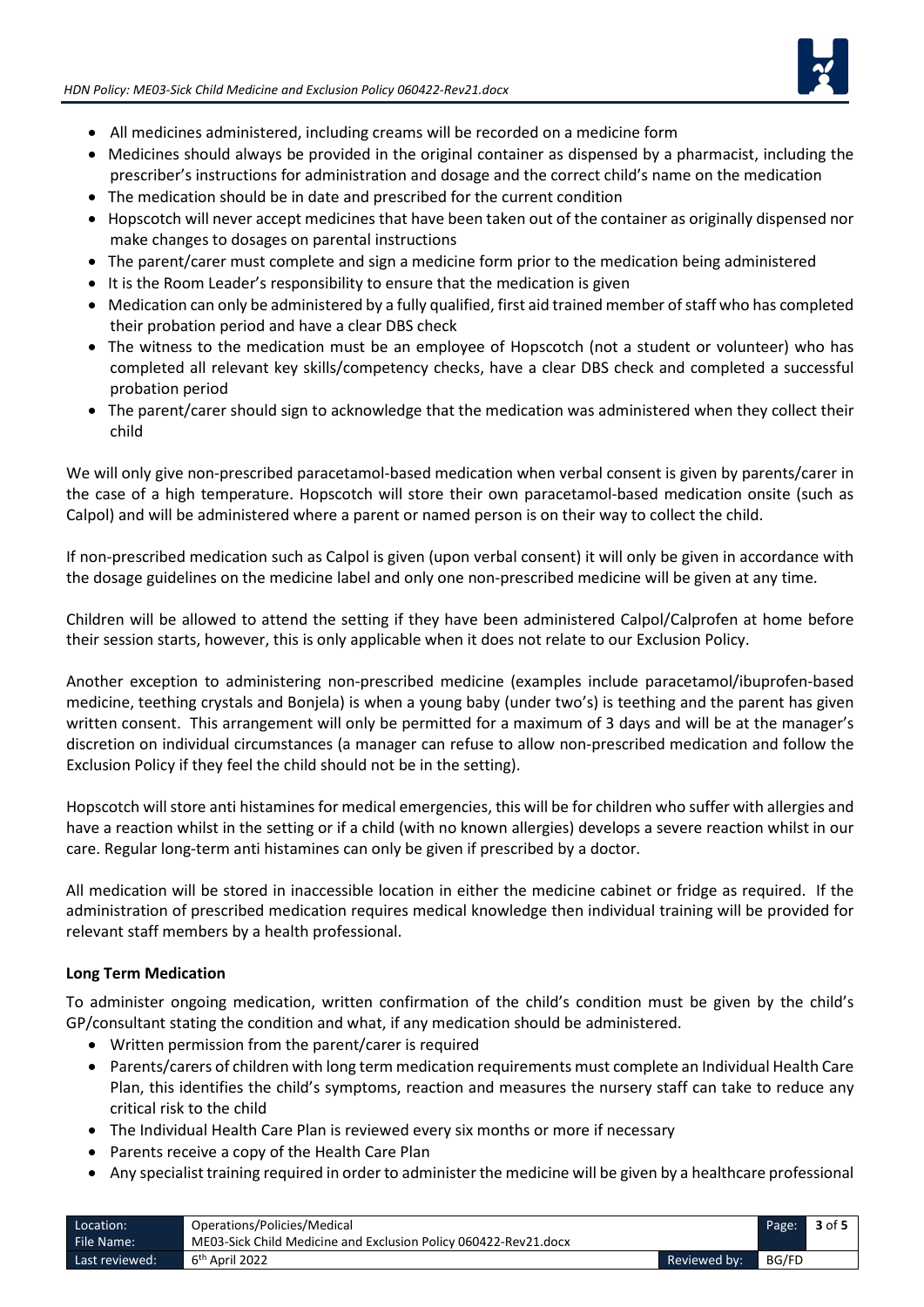

- Children who have been using non-prescribed medicine for teething purposes longer than three days will need to seek medical advice and obtain prescribed medication for ongoing use
- Children who have an ongoing injury or skin condition (e.g. a broken arm, burn, severe eczema) can use medicines such as Calpol for pain relief

#### **Emergency Medical Treatment**

In the event of an emergency situation, an ambulance would be called and the parent/carer informed immediately. Upon registration with Hopscotch, parents/carers sign an emergency medical attention permission which would be used to support any emergency situation.

## **Staff medication**

Staff members who are on prescribed medication are required to fill out a "staff medication form" this is to ensure that there are no side effects which could affect their work performance and care of the children.

| Operations/Policies/Medical<br>Location: |                                                                 | Page:        | 4 of 5 |  |
|------------------------------------------|-----------------------------------------------------------------|--------------|--------|--|
| File Name:                               | ME03-Sick Child Medicine and Exclusion Policy 060422-Rev21.docx |              |        |  |
| Last reviewed:                           | 6 <sup>th</sup> April 2022                                      | Reviewed by: | BG/FD  |  |